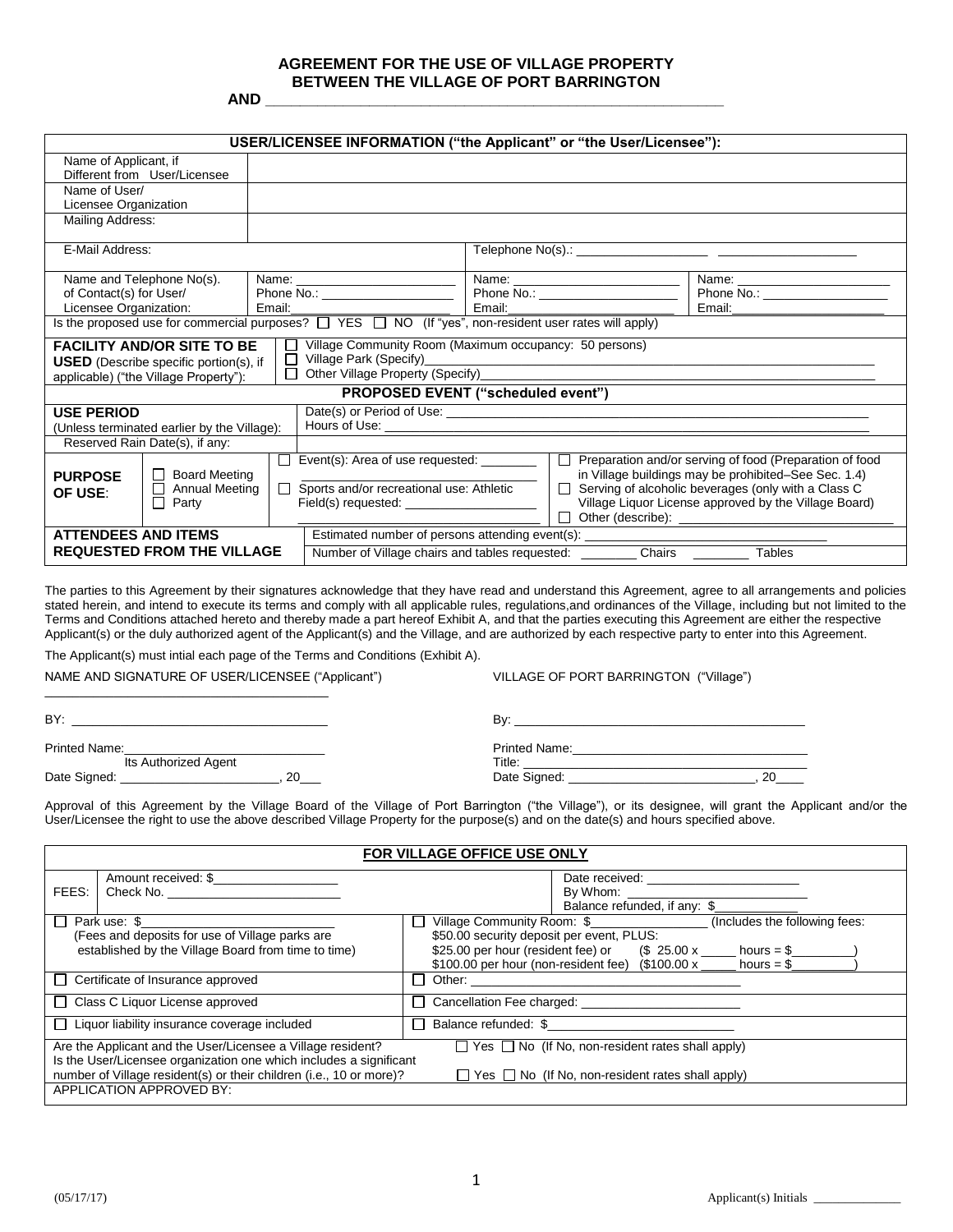# **VILLAGE OF PORT BARRINGTON Terms and Conditions of Agreement for the Use of Village Property**

## SPECIAL CONDITIONS:

(A) Security Deposit: A minimum security deposit (as shown on Page 1 of this Agreement), all or a portion of which may be refundable, is due upon the Applicant's execution of this Agreement for the Use of Village Property to reserve the location(s), date(s), and time(s) specified in this Agreement (the "scheduled event"). The Village reserves the right to increase the minimum security deposit at any time, including but not limited to a charge for one or more "Village attendant(s)" at the scheduled event, and/or for a specific use of Village Property. The security deposit may be used by the Village, at its sole discretion, for the purpose of reserving the event dates specified herein, and/or for cleaning, maintaining, and/or restoring the subject Village Property to the same condition it was prior to the Applicant's use thereof. The Applicant's check for the required security deposit will be immediately cashed and the security deposit may be used by the Village as described above or to the extent not used by the Village may be refunded, in whole or in part, to the Applicant after conclusion of the event and the Village's subsequent inspection of the Village Property, all in compliance with the terms and conditions set forth in this Agreement for the Use of Village Property and Chapter 94 of the Port Barrington Code of Ordinances.

The check(s) for the required security deposit must be made payable to "Village of Port Barrington" and may be delivered to or mailed to: The Village of Port Barrington, Attn: Village Administrator, 69 S. Circle Avenue, Port Barrington, IL 60010.

- Use Fee: The User Fee shall be as set forth by the Village Board from time to time. Full Payment of the Use Fee (as shown on Page 1 of this Agreement) must accompany this Agreement which has been executed by the Applicant, and the required Certificate of Insurance, which shall be subject to the approval of the Village Attorney in advance of any proposed use of Village Property, shall be due not less than ten (10) days prior to the event.
- (C) Cancellation Fee: Cancellation of the planned event by the User/Licensee and/or its authorized agent must be given to the Village in writing not less than thirty (30) days prior to the proposed date of the scheduled event. Any cancellation which is received by the Village in writing within less than thirty (30) days prior to the proposed date of the scheduled event shall result in the Village imposing a cancellation fee (See Section 7, "Termination").
- (D) Personal Property: The Village of Port Barrington is not responsible for any personal property or equipment lost, stolen, or damaged, or left anywhere on any Village Property.
- (E) Right to Decline Any Application and/or Deny Any Use and/or Event: The Village reserves and retains the right to decline to accept any Application for use of any Village Property, and/or deny any proposed use and/or event, if the Corporate Authorities of the Village determine that a proposed use would be inconsistent with the character of the Village, could negatively impact the safety, security, maintenance, protection and/or preservation of Village Property, and/or would otherwise be inconsistent with and/or may negatively impact public safety.
- (F) **No Village Liability for Food and/or Drink Served: The Village assumes no responsibility and/or liability for any illness resulting from the serving of any food or drink by any person or organization on any Village Property, and the User/Licensee agrees to and shall indemnify the Village from any and all such claim(s) and/or the costs of defense thereof, including but not limited to attorneys' fees and/or other costs of defense.**

## 1.0 USE AND CARE OF VILLAGE EQUIPMENT

- 1.1 Condition of Village Property: All Users/Licensees of Village Property shall be required to return any Village Equipment to the Village in clean, undamaged condition and in a condition as good as or better than that which it was provided to the Applicant. All items brought onto Village Property by the User/Licensee shall be removed by the User/Licensee immediately following the scheduled event(s). If the cost of clean-up and/or repair(s) exceeds the cost of the security deposit, the User/Licensee shall be responsible to reimburse the Village for any such costs incurred by the Village.
- 1.2 Alcoholic Beverages: Alcoholic beverages may not be served or sold anywhere on the Village Property unless a special Class C Liquor License has been issued to the Applicant and to the Sponsoring Organization prior to the proposed event.
- 1.3 Set-up; Takedown; Clean-Up:
	- 1.3.1 The User/Licensee is responsible for providing their own supplies and equipment, and these items must be delivered and removed during the contacted use period as stated herein.
	- 1.3.2 The User/Licensee shall be responsible for the set-up, takedown, and clean-up of the area of the Village Property that they are scheduled to use pursuant to this Agreement. Set-up for the scheduled event(s), each event itself, and takedown must be performed during the contracted period of use as stated above.
	- 1.3.3 The User/Licensee shall be responsible for the clean-up of all Village property used for the scheduled event(s) at the end of each event, which clean-up must be performed immediately after the period of use as stated above, including the removal of debris, garbage, and sweeping or mopping of the floors (with a cleaning product approved by the Village) in the Village building and any other rooms that are used for the scheduled event(s).
	- 1.3.4 A Village representative will make an inspection of the Village property after the User/Licensee's scheduled event(s) and will determine whether any additional clean-up and/or repair(s) are necessary as a result of User/Licensee's use of the Village Property. If the Village determines that additional clean-up is necessary, the charges will be responsibility of the User/Licensee and will be deducted from the User/Licensee's security deposit at the rate of \$50 per hour, or portion thereof, with a minimum charge of \$100. If the cost of clean-up exceeds the remaining amount of the security deposit, the User/Licensee shall be responsible to reimburse the Village for any such costs incurred by the Village.

# 1.4 Village Buildings:

- 1.4.1 Preparation, sale, and/or consumption of food and/or drink at a scheduled event are prohibited in any Village Building, unless approved in advance in writing by the Village.
- 1.4.2 Food and non-alcoholic beverages may be served within any Village building or on any other Village Property, only if specifically authorized by this Agreement and only if the Applicant has secured and provided to the Village any required permits and certificate(s) of insurance, which certificate(s) shall be in a form approved in advance in writing by the Village Attorney.
- 1.4.3 Open flames and/or any pyrotechnics are strictly prohibited within any Village Building, with the exception of small birthday candles, which must all be extinguished as soon as possible after the lighting thereof.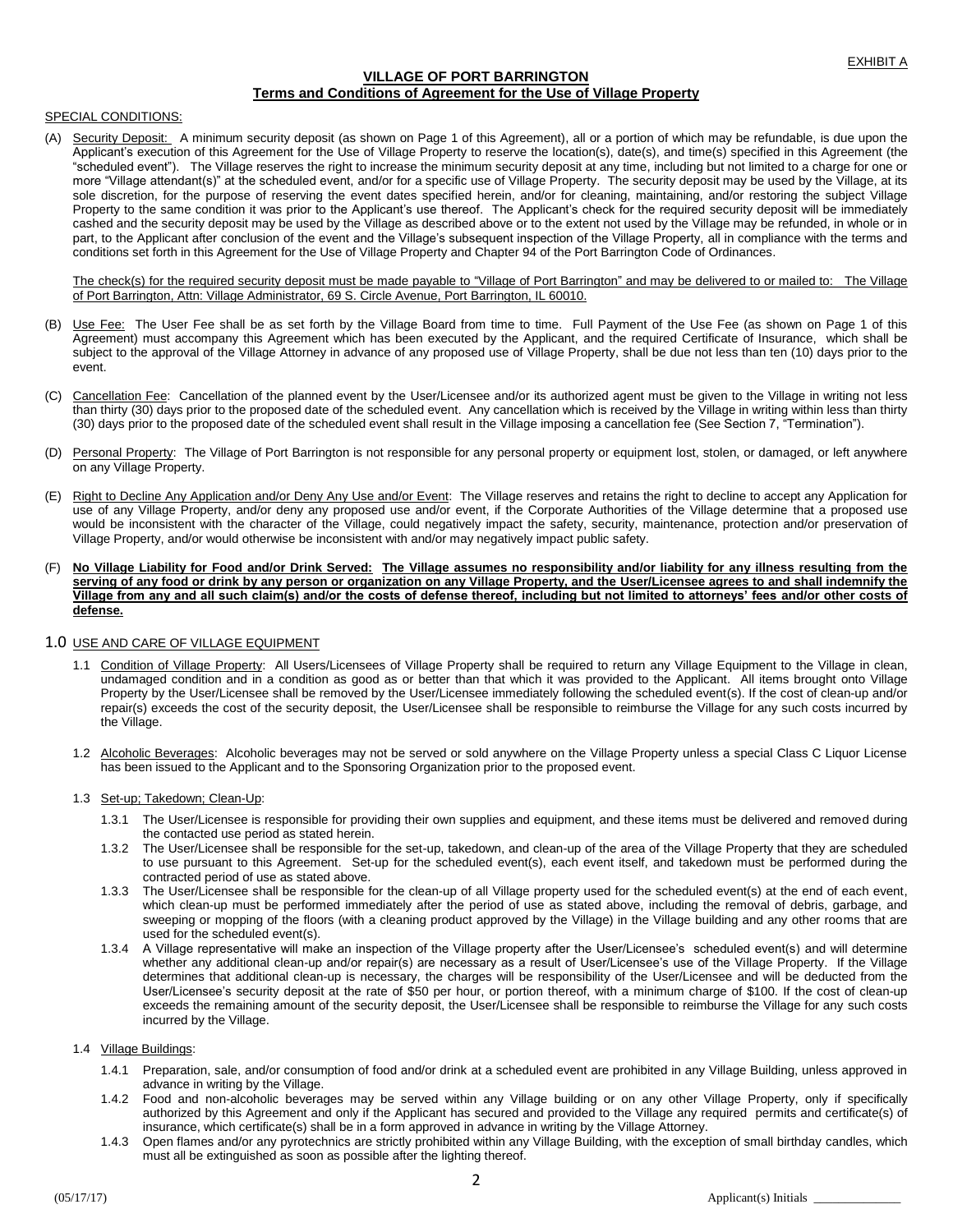- 1.4.4 Smoking is prohibited in any Village building in accordance with the Smoke Free Illinois Act.
- 1.4.5 Any decorations that are proposed to be affixed to the walls, light fixtures, or beams of the Village property must be approved in advance in writing by the Village Administrator, or her designee, or other designee of the Village President. Decorations may only be affixed with painter's tape, removable clear adhesive dots/tape, and/or "Command" strips or similar non-penetrable devices.
- 1.4.6 The User/Licensee shall not open, close, or lock any window(s) and/or door(s) in any Village Building and shall not make any adjustment(s) to said building's climate controls. Only A Village representative is authorized to perform such duties. The Village will provide the User/Licensee with a key code for the User/Licensee to access, unlock, and lock the Village Community Room. A Village representative may, but shall not be required to, remain on the premises for the duration of the scheduled event contemplated herein.
- 1.4.7 Shoes are required to be worn in all Village buildings and on the grounds of any Village property.<br>1.4.8 Village Attendant: At the request of a User/Licensee a Village attendant may be provided by the
- 1.4.8 Village Attendant: At the request of a User/Licensee, a Village attendant may be provided by the Village for the agreed upon contracted Use Period as stated above to offer assistance, to ensure that all Village property is left undamaged, and to enforce this Agreement and all applicable laws, Village ordinances, and rules and policies, but the Village shall not be obligated to do so. If the Village attendant, or other representative of the Village, is required to remain on the premises of the Village Property with the User/Licensee and/or its guests after the Use Period hours as stated above, the User/Licensee shall also be responsible to pay the Village a fee in addition to the required security deposit which shall be a minimum charge of \$50 for one (1) Village attendant for a one (1) hour period, and an additional \$50 per Village attendant per hour for each additional hour, or portion thereof, that said Village representative remains on the Village Property, which fee will be paid separately by the User/Licensee with this executed Agreement or deducted from the User/Licensee's security deposit, with any remaining amount due to the Village to be paid by the User/Licensee. The User/Licensee agrees to and shall be responsible to pay to the Village any fees and/or costs incurred by the Village for the provision of any Village attendant(s) for the scheduled event which are in excess of the required security deposit.

#### 1.4.9 Community Room:

- a. The Village will provide tables and chairs in the Community Room to accommodate the maximum of people as indicated on Page 1 of this Agreement.
- b. Placement of extra tables must be approved by the Village Administrator, or her designee.
- c. Tables and chairs provided by the Village need not be covered, but must be wiped off by the User/Licensee after use thereof.

#### 1.5 Parks, Beaches, and Other Village Areas:

- 1.5.1 Request(s) for Special Activity(ies): Request(s) for any special activity(ies) on Village Property, must be submitted to the Village in writing and attached to this Agreement for final Village Board approval.
- 1.5.2 Vehicles; Access to Village Property: The use of any vehicle on any portion of Village property, except in and on designated drives and parking lots, must be approved in advance in writing by the Village Administrator, or her designee. The use of any specialty vehicle or equipment, i.e., tractors, golf carts, wagons, etc. on Village Property and access to any specific portion of Village property must be arranged, reviewed, approved in writing, and coordinated in advance with the Village Administrator, or her designee. Specialty vehicle(s) or equipment are prohibited from being parked and/or located on Village property during hours when the Village property is open to the public.

## 2.0 DAMAGES

- 2.1 Should there be any damage(s) to any Village property, during, or as a result of the scheduled event(s) contemplated herein, other than acts of God, the User/Licensee agrees to and shall be liable for all costs incurred by the Village to repair such damage and/or to replace any damaged property. The User/Licensee agrees to and shall bear all costs incurred by the Village for repair of damages incurred to the Village Property, and any Village fixture(s), equipment, or other personal property used in connection with the scheduled use or event on the subject Village Property, as determined by the Village Administrator, or her designee.
- 2.2 Security deposits will be refunded if no such damage occurs during or as a result of said scheduled event(s) or if the User/Licensee has paid for all costs incurred by the Village for a Village attendant, and/or to repair any damage and/or replace any damaged property. If the cost of clean-up and/or repair(s) exceeds the cost of the security deposit, the Applicant shall be responsible to reimburse the Village for any additional costs incurred by the Village. All Village property used by the Applicant and/or by the User/Licensee shall be returned to the Village in the same condition in which they were found prior to commencement of the event(s) contemplated herein.
- 2.3 It shall be the responsibility of the User/Licensee to leave all Village property in the same or better condition that it was found prior to the scheduled event(s). All items brought onto Village property shall be removed by the User/Licensee immediately following their event(s).

#### 3.0 OTHER TERMS AND CONDITIONS

- 3.1 The User/Licensee acknowledges and understands that other activities and events may be scheduled or are in progress in other areas of the same Village property at the same time(s) as the scheduled event(s) which is or are the subject of this Agreement.
- 3.2 No improvements may be constructed upon any Village property without the prior written consent of the Village Board. In the event User/Licensee desires that special improvements be made or that extraordinary work be performed on Village Property, the User/Licensee shall obtain in advance the written permission from the Village Board, or the Village Administrator as the Village Board's designee.
- 3.3 No advertising shall be displayed on Village Property by User/Licensee without the prior written consent of the Village Board.
- 3.4 User/Licensee shall be responsible for maintenance of baseball fields, related improvements and equipment, including but not limited to the cutting of grass, repairing of holes and divots, maintaining the clay mounds and bases, maintaining fences, dugouts, backstops, concession stand, batting cages, field striping, as well as the adjacent parking areas and bathroom. (However, the User/Licensee's duty to maintain the parking lot and bathrooms shall be limited to trash pickup and cleaning, if necessary, after User/Licensee's use, but not repairs due to ordinary wear and tear.) User/Licensee shall be responsible for repairing any damage to the premises including the adjacent parking lot and bathrooms, if any, facilities and equipment occurring during its use thereof. If the Village's insurance pool or risk management agent recommends that additional safety equipment be provided, User/Licensee shall provide the equipment at its cost within a reasonable amount of time as agreed by the parties. User/Licensee shall also maintain all incidental equipment and facilities in good, clean, and neat operating condition.
- 3.5 The User/Licensee agrees that it will provide proper adult supervision during its activities on Village Property. The Village makes no warranty or representation about the condition of the Village Property being used by the User/Licensee.